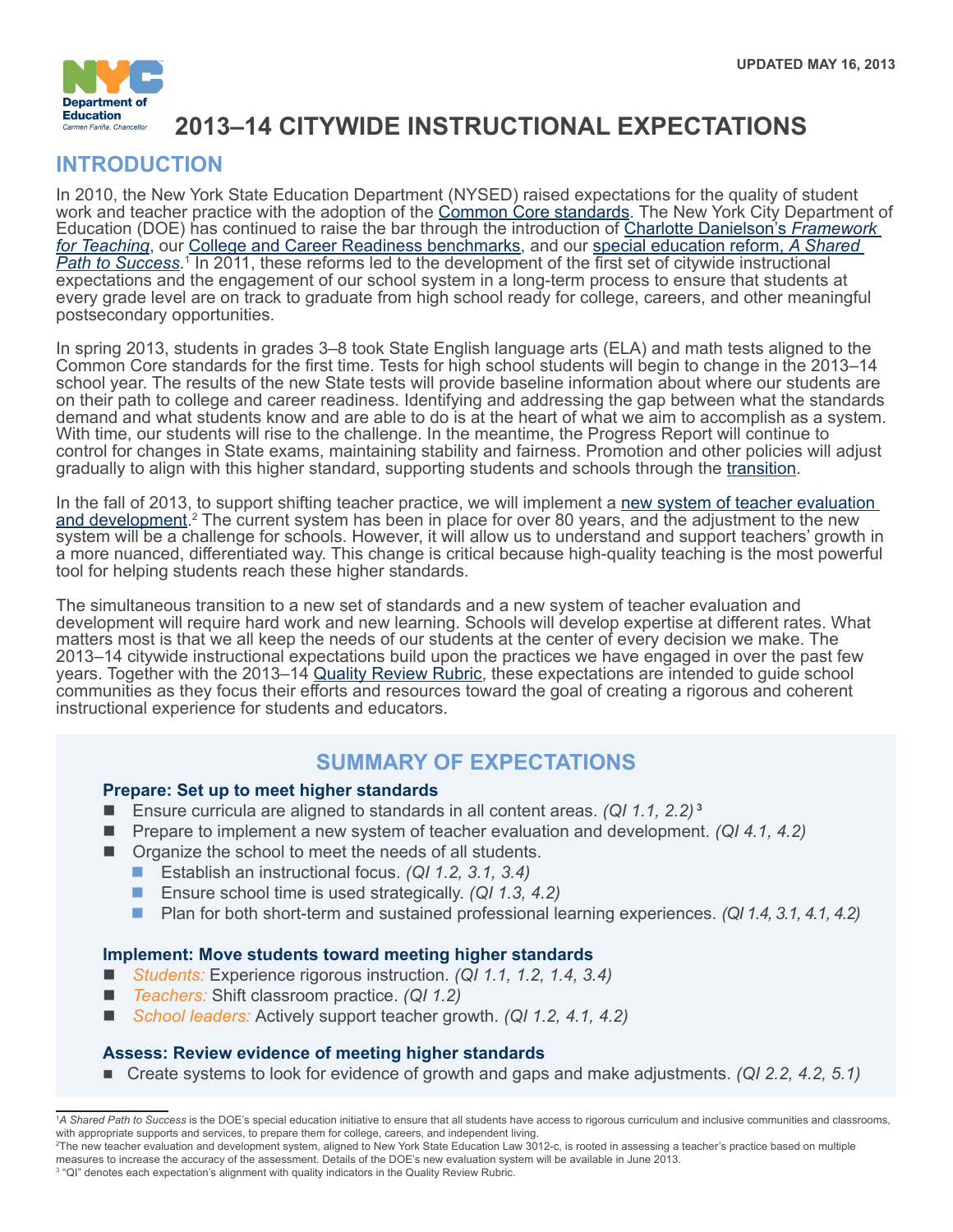## **PREPARE: SET UP TO MEET HIGHER STANDARDS**

### **Ensure curricula are aligned to standards in all content areas.** *(QI 1.1, 2.2)*

- **n In PreK-9 ELA and math,**<sup>4</sup> ensure curricula are aligned to the Common Core standards.<sup>5</sup>
- **n In other grades and content areas,** ensure curricula are aligned to the applicable content standards.<sup>6</sup>

Schools should work toward closing curricular gaps during spring and summer 2013, whether through purchasing and integrating publisher-made materials or by adjusting current materials.7 Schools must provide dedicated time, resources, and support for reviewing and revising curricula, using [Universal Design for](http://schools.nyc.gov/Academics/CommonCoreLibrary/ProfessionalLearning/UDL/default.htm)  [Learning](http://schools.nyc.gov/Academics/CommonCoreLibrary/ProfessionalLearning/UDL/default.htm) to ensure access for all learners.

## **Prepare to implement a new system of teacher evaluation and development**. <sup>8</sup> *(QI 4.1, 4.2)*

- n For the remainder of the 2012–13 school year, continue to use Danielson's *Framework for Teaching* for formative observations and feedback to support teacher growth.<sup>9</sup>
- Participate in trainings to understand the new system of teacher evaluation and development (including measures of student learning), leading to principal certification and accurate use of Danielson's *Framework for Teaching*. <sup>10</sup>
- Plan for and implement required trainings on the new system of teacher evaluation and development for all appropriate members of the school community. More specific information on the new system is forthcoming.
- Engage in activities that build a shared school-wide understanding of what effective teaching looks like in all content areas, working toward a smooth transition to a new system of teacher evaluation and development in the fall.
- Between June 1, 2013 and the beginning of the 2013–14 school year, agree on a plan for selecting the school's approach to measures of student learning. More specific information is forthcoming.

## **Organize the school to meet the needs of all students.** *(QI 1.2, 1.3, 1.4, 3.1, 3.4, 4.1, 4.2)*

- n Establish an instructional focus that creates coherence among multiple initiatives, clearly frames the work teachers and school leaders will prioritize to narrow the gap between what the standards describe and what students currently know and are able to do, and allows for strategic use of resources (see Appendix).
- Continue to ensure school time is used strategically. The school's schedule should provide students with: [access to advanced coursework,](http://schools.nyc.gov/NR/rdonlyres/81DFF28B-EB9E-4DAE-931A-C311CA5B8A7A/0/Overview_AcademicProgramming_091312.pdf) tiered interventions as needed (e.g., [Response to Intervention](http://intranet.nycboe.net/Accountability/APR/RTI/)), special education services in the [least restrictive environment](http://schools.nyc.gov/Academics/SpecialEducation/programs/environment/default.htm) appropriate, language support in the chosen model [of English language learner instruction](http://schools.nyc.gov/Academics/ELL/StandardsCurriculum/default.htm), and [time for teachers to work in teams.](http://intranet.nycboe.net/NR/rdonlyres/27D9D0E9-70ED-4362-B93B-8E94C1CDDE54/0/Acpolicyprogrammingfaq.pdf)
- Plan for both short-term and sustained professional learning experiences that connect to school needs.
	- **n** Plan for the use of professional development time to support implementation of the school's curricula.
	- $\blacksquare$  Ensure [opportunities](http://schools.nyc.gov/Offices/TeacherEffectiveness/For+Educators/default.htm) for staff to collaboratively build a school-wide understanding of the components of Danielson's *Framework for Teaching* included in the new system of teacher evaluation and development. More specific information is forthcoming.
	- $\blacksquare$  Engage teacher leaders to support the school's instructional agenda.

<sup>4</sup> Grade 9 ELA and math refers to incoming (cohort S) 9th graders taking Algebra 1 and English courses which ultimately culminate in Common Core-aligned Regents exams. <sup>5</sup>See the [standards for PreK](http://www.p12.nysed.gov/ciai/common_core_standards/pdfdocs/nyslsprek.pdf) and information about students who are [alternatively assessed](http://schools.nyc.gov/Offices/District75/Departments/Transition/News/201314CIEalternate.htm).

<sup>&</sup>lt;sup>6</sup>NYSED has <u>commencement-level learning standards</u> in the following subject areas: ELA; social studies; math, science, and technology; the arts (including visual arts, music, dance and theater); Languages Other Than English; health, physical education, family and consumer sciences; and career development and occupational studies. The Common Core standards are the first set of standards NYSED has adopted to align to college and career readiness expectations. The NYSED will consider revisions to standards in social studies (draft NYSED K-12 and College of Chief State School Officers College, Career, and Civic Life frameworks), science (Next Generation Science Standards), and the arts (National Coalition for Core Arts Standards), among others.

<sup>&</sup>lt;sup>7</sup>See <u>[DOE's Core Curriculum offerings](http://schools.nyc.gov/Academics/CommonCoreLibrary/About/NYSStandards/default.htm)</u>. Schools can reference the <u>DOE's curricular reviews</u> and these <u>literacy</u> and <u>math</u> tools for reviewing other curricular materials.<br><sup>8</sup>These expectations may change upon full impl

<sup>&</sup>lt;sup>8</sup>These expectations may change upon full implementation of a new teacher evaluation system as regulated by Education Law 3012-c. This law regulates annual professional performance reviews of classroom teachers and school principals. Its implementation is subject to a collective bargaining agreement or State mandate.

<sup>9</sup> A new teacher evaluation and development system will employ Danielson's *Framework for Teaching* as a formal rating tool and require evidence of teacher impact on student learning. Prior to implementation of this new system, work on both fronts can be used only to inform teacher development and not to rate teachers.

<sup>&</sup>lt;sup>10</sup>Education Law 3012-c requires that all lead evaluators are certified in their district's model of teacher evaluation. In New York City, principals will serve as lead evaluators. More information surrounding certification requirements will be shared in June 2013.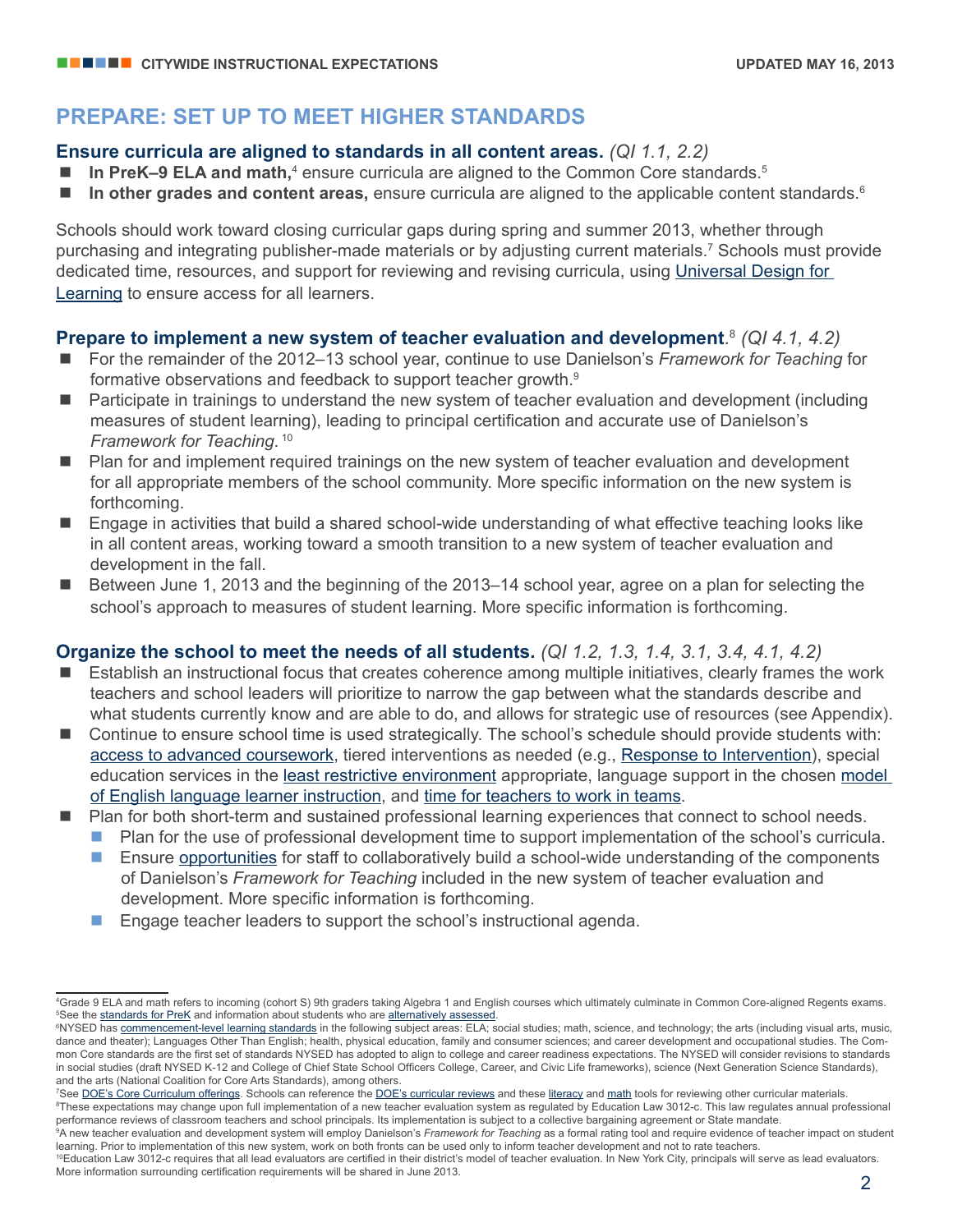# **IMPLEMENT: MOVE STUDENTS TOWARD MEETING HIGHER STANDARDS**

### *Students will:*

## **Experience rigorous instruction.** *(QI 1.1, 1.2, 1.4, 3.4)*

- Learn content by engaging with standards-aligned curricula in all content areas.
- n Reflect on their work products and work habits based on their understanding of the academic and personal [behaviors](http://schools.nyc.gov/NR/rdonlyres/63C9A241-AB3F-4108-87AD-048D8CCAECA1/0/BehaviorsExamples.pdf) required for postsecondary success.

## *Teachers and teacher teams will:*

## **Shift classroom practice.** *(QI 1.2)*

In the 2013–14 school year, teacher teams should focus on changes to classroom practice. In the first year of the transition to the Common Core (2011–12), teachers embedded a performance task into at least one unit. In the second year (2012–13), they worked to integrate selected shifts into at least two units. This work laid a strong foundation for shifting pedagogy, including the use of performance tasks to assess learning.

- In all grades and content areas, plan and teach lessons and units that integrate the literacy and math [Common Core instructional shifts](http://schools.nyc.gov/Academics/CommonCoreLibrary/About/InstructionalShifts/default.htm) where appropriate. While not every lesson in every content area will include integration of the shifts, students should experience all of the instructional shifts and associated standards over the course of the year. Teachers are responsible for students' content knowledge while at the same time sharing responsibility for students' literacy skills. Identify authentic opportunities for reading, writing, speaking, and listening in service of meeting the content standards of the discipline.
- $\blacksquare$  Know their students as individuals, including their academic and personal behaviors, language development, knowledge, interests, strengths, and special needs.
- Adjust their lessons, units, and classroom assessments to address the [gap](http://schools.nyc.gov/NR/rdonlyres/7518779E-2AB3-426C-88C6-125CC04012F4/0/StudentThinking_SurfacingGaps_Activity.docx) between what the standards require and what their students know and are able to do.
	- Work with peers, coaches, and school leaders to achieve both [rigor and access](http://nichcy.org/schools-administrators/commoncore) for all students. Plan for interventions as appropriate.
	- In the early grades, pay special attention to the developmental appropriateness of activities.<sup>11</sup>
	- **n** For students with [Individualized Educational Plans,](http://www.p12.nysed.gov/specialed/formsnotices/IEP/home.html) ensure that individual supports and specialized instruction are aligned to the needs of the student and that goals are aligned to Common Core standards where relevant.
- Implement classroom structures and assessment practices across all grades that encourage student selfreflection and engagement of students in the learning process.
- Actively participate in their own [development](http://schools.nyc.gov/Offices/TeacherEffectiveness/For+Educators/Prof_Res_ARIS_Learn/default.htm) as teachers, supported by the implementation of a new system of teacher evaluation and development.

## *School leaders will:*

## **Actively support teacher growth.** *(QI 1.2, 4.1, 4.2)*

- Strengthen the school's system for supervising and supporting teacher development, paying particular attention to the instructional focus.
- Support teachers and teacher teams in planning lessons and units, strengthening teaching practices, looking at student work for evidence of learning and gaps, and making purposeful adjustments to narrow the gap between what the standards require and what students know and are able to do.
- Ensure teachers' deep understanding of the components of Danielson's *Framework for Teaching* included in the new teacher evaluation and development system to help improve instruction and student learning. More information is forthcoming.
- **n** Provide support to teachers through frequent classroom visits, actionable feedback, coaching, and professional development aligned to Danielson's *Framework for Teaching*, the Common Core, and other content standards.
- $\blacksquare$  Align supervisory practices to the new teacher evaluation and development system.
- Support teachers with implementation of measures of student learning.

<sup>&</sup>lt;sup>11</sup>The instructional resource ["We Are Experts"](http://schools.nyc.gov/NR/rdonlyres/95A48E33-B007-4509-9056-8538A1583DAF/0/NYCDOE_K_LiteracyScience_WeAreExperts_Final.pdf) (located on the Common Core Library) has been annotated to highlight opportunities for experiential learning, learning centers, and family engagement.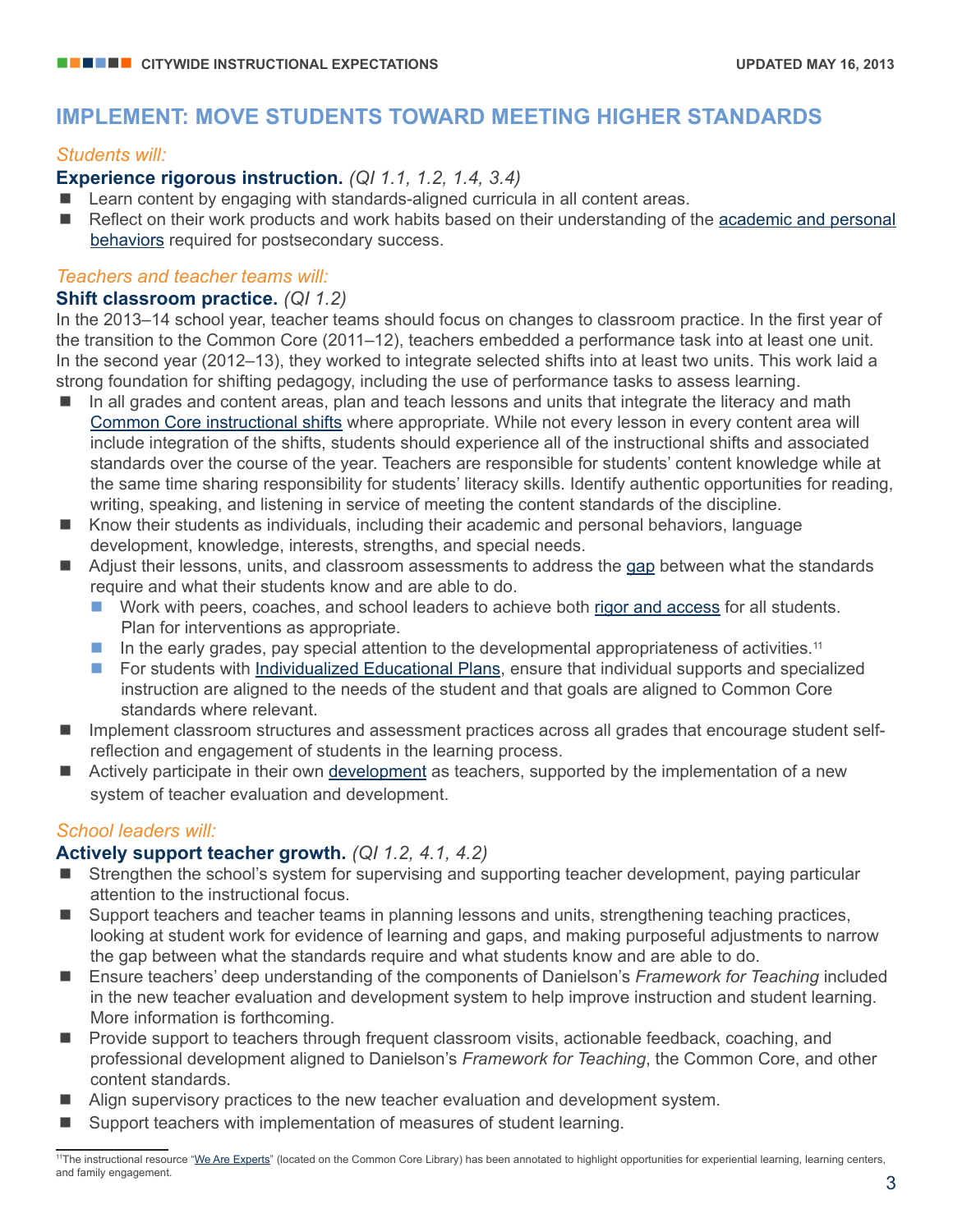## **ASSESS: REVIEW EVIDENCE OF MEETING HIGHER STANDARDS**

## **Create systems to regularly and collaboratively look for evidence of growth and gaps in student work and teacher practice in order to make adjustments.** *(QI 2.2, 4.2, 5.1)*

### *All staff will:*

- Ensure families are aware that all students are being challenged this year to complete more difficult work to prepare them to be successful in the world beyond school. Encourage families to support their children in rising to this new challenge.
- Continue to share evidence of student progress with families.

#### *Teachers, teacher teams, and school leaders will regularly:*

- $\blacksquare$  Review student work and contributions to classroom activities for evidence of individual student growth and gaps in learning in relation to both standards and academic and personal behaviors, and make evidence-based adjustments to their units, lessons, and teaching practices.
- Share successful instructional practices, and the evidence of their success, through formal and informal structures.
- $\blacksquare$  Reflect on their work to identify areas for growth and actively participate in their own development.

#### *School leaders will regularly:*

- Review evidence of teacher effectiveness, including student work and teacher practice aligned to the citywide instructional expectations, to make evaluation and support decisions aligned to Danielson's *Framework for Teaching* and the new teacher evaluation and development system.
- Engage in calibration practice on Danielson's *Framework for Teaching*.
- Make evidence-based adjustments to school-wide practices based on goals that are tracked for progress.
- n Reflect on their work and actively participate in their own development based on their understanding of effective school practice as defined by the Quality Review Rubric.